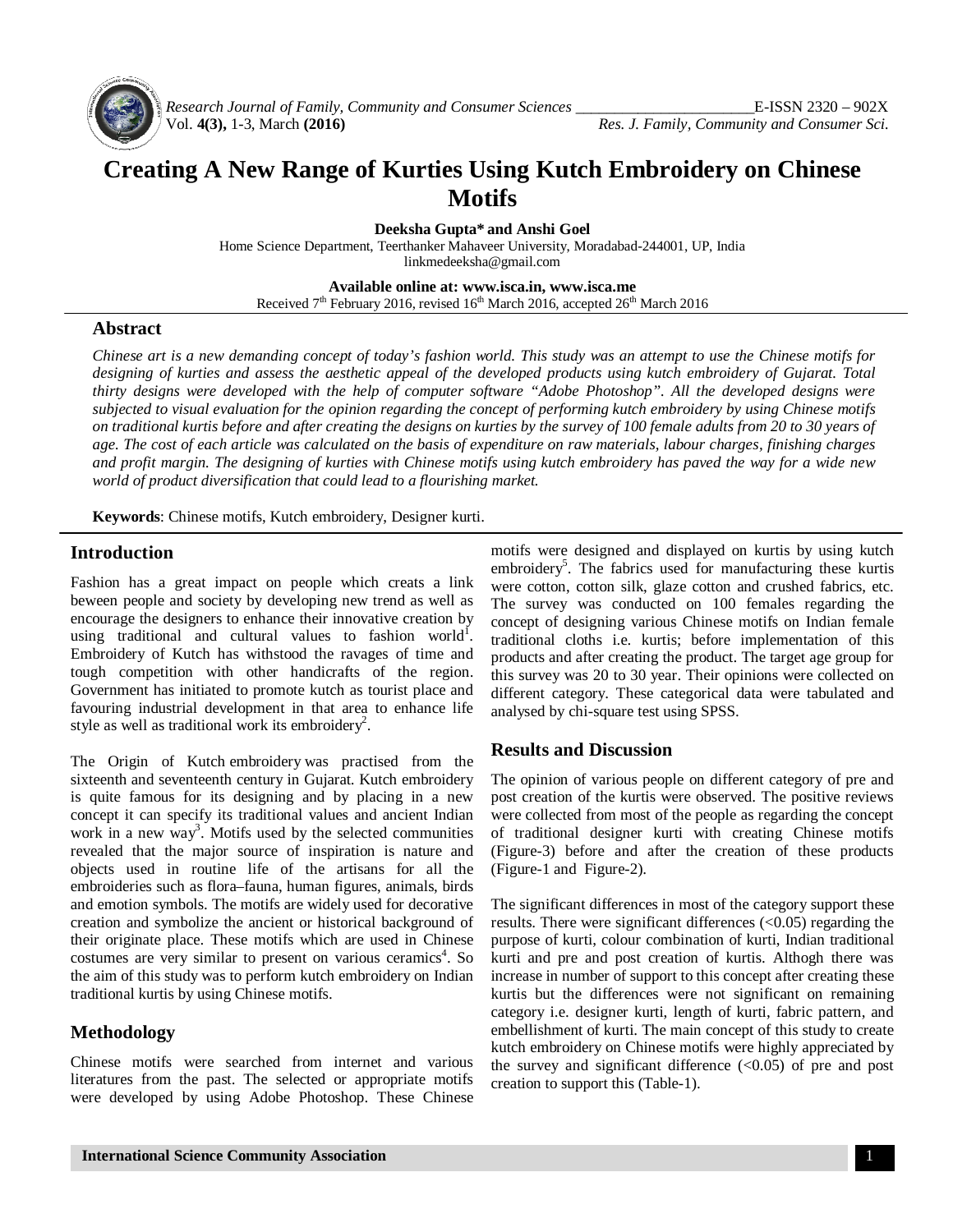| Presentation of opinions on different Category |              |                             |                    |         |
|------------------------------------------------|--------------|-----------------------------|--------------------|---------|
|                                                | Pre creation | <b>Post Ceation</b>         | Chi-square X value | p value |
| Designer Kurti                                 |              |                             |                    |         |
| Like                                           | 80           | 89                          | 3.092              | 0.117   |
| Dislike                                        | 20           | 11                          |                    |         |
|                                                |              | <b>Purpose of Kurti</b>     |                    |         |
| Like                                           | 80           | 92                          | 5.98               | 0.024   |
| Dislike                                        | $20\,$       | $\,8\,$                     |                    |         |
|                                                |              | Colour combination of kurti |                    |         |
| Like                                           | 72           | 90                          | 10.526             | 0.002   |
| Dislike                                        | 28           | $10\,$                      |                    |         |
|                                                |              | Length of kurti             |                    |         |
| Like                                           | 82           | $70\,$                      | 3.947              | 0.068   |
| Dislike                                        | 18           | 30                          |                    |         |
|                                                |              | Indian traditional kurti    |                    |         |
| Like                                           | 85           | 95                          | 5.556              | 0.032   |
| Dislike                                        | 15           | 5                           |                    |         |
| Fabric pattern of kurti                        |              |                             |                    |         |
| Like                                           | 74           | $70\,$                      | 0.397              | 0.637   |
| Dislike                                        | $26\,$       | $30\,$                      |                    |         |
|                                                |              | Embellishment of kurti      |                    |         |
| Like                                           | 74           | 80                          | 1.016              | 0.401   |
| Dislike                                        | $26\,$       | $20\,$                      |                    |         |
| Kutch embroideries on Chinese motifs           |              |                             |                    |         |
| Like                                           | 84           | 95                          | 6.438              | 0.019   |
| Dislike                                        | 16           | $\mathfrak s$               |                    |         |

**Table-1 Presentation of opinions on different Category**

by using chi square test